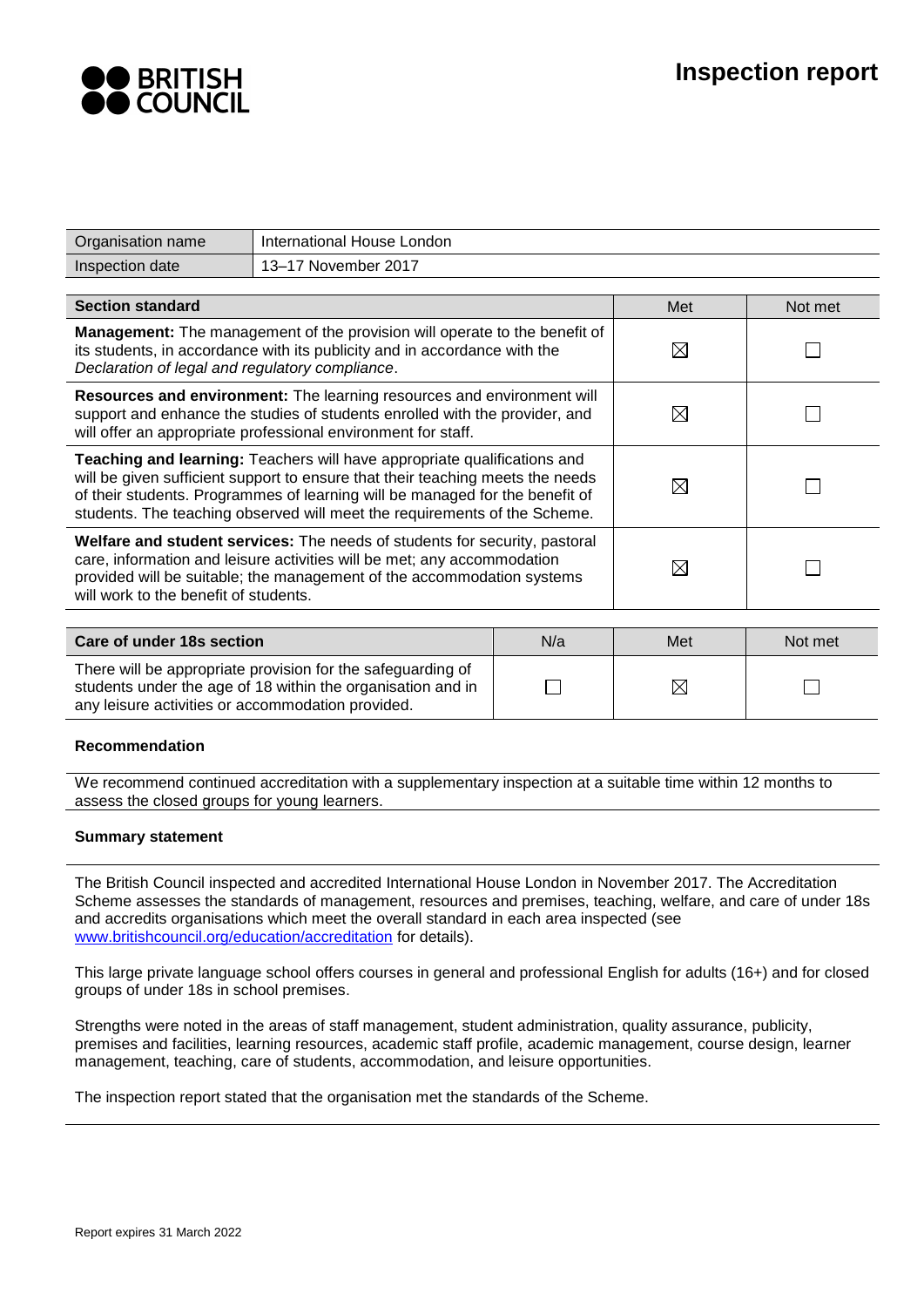# **Organisation profile**

| <b>Inspection history</b>                                            | Dates/details                                                                                                                        |
|----------------------------------------------------------------------|--------------------------------------------------------------------------------------------------------------------------------------|
| First inspection                                                     | 1997                                                                                                                                 |
| Last full inspection                                                 | June 2013                                                                                                                            |
| Subsequent spot check (if applicable)                                | N/a                                                                                                                                  |
| Subsequent supplementary check (if applicable)                       | N/a                                                                                                                                  |
| Subsequent interim visit (if applicable)                             | N/a                                                                                                                                  |
| Current accreditation status                                         | Accredited                                                                                                                           |
| Other related non-accredited activities (in brief) at this<br>centre | In-company provision, online courses, externally<br>validated pre-service and in-service ELT training,<br>modern languages teaching. |
| Other related accredited schools/centres/affiliates                  | <b>IH London seasonal multicentre</b>                                                                                                |
| Other related non-accredited schools/centres/affiliates              | N/a                                                                                                                                  |

## **Private sector**

| Date of foundation             | 1953                                                                                                    |
|--------------------------------|---------------------------------------------------------------------------------------------------------|
| Ownership                      | Name of company: International House Trust Limited<br>Company number: 1239120<br>Charity number: 270860 |
| Other accreditation/inspection | <b>ISI</b>                                                                                              |

## **Premises profile**

| Address of main site                                                        | 16 Stukeley Street, London WC2B 5LQ                                                                                                                                                                                                                                                                                                                                                                                                                                                                                                                                                                                                                                                                                                                                                                                                                                                                                      |
|-----------------------------------------------------------------------------|--------------------------------------------------------------------------------------------------------------------------------------------------------------------------------------------------------------------------------------------------------------------------------------------------------------------------------------------------------------------------------------------------------------------------------------------------------------------------------------------------------------------------------------------------------------------------------------------------------------------------------------------------------------------------------------------------------------------------------------------------------------------------------------------------------------------------------------------------------------------------------------------------------------------------|
| Details of any additional sites in use at the time of the<br>inspection     | N/a                                                                                                                                                                                                                                                                                                                                                                                                                                                                                                                                                                                                                                                                                                                                                                                                                                                                                                                      |
| Details of any additional sites not in use at the time of<br>the inspection | N/a                                                                                                                                                                                                                                                                                                                                                                                                                                                                                                                                                                                                                                                                                                                                                                                                                                                                                                                      |
| Profile of sites visited                                                    | The school premises are in a quiet, largely<br>pedestrianised side street within easy reach of Holborn<br>and Covent Garden Underground stations. The building<br>consists of nine floors, which include a lower ground<br>floor and a mezzanine floor. The reception desk, café<br>and student services are on the ground floor; the social<br>programme desk is on the mezzanine floor; and the<br>library and self-access centre are on the upper ground<br>floor. Floors two to four contain classrooms. The fifth<br>floor contains the sky lounge, to which all students have<br>access, and a separate area for the exclusive use of<br>executive clients. This area has a reception desk, one-<br>to-one and small-group classrooms, computers and a<br>small relaxation area for students, and tea/coffee<br>facilities. There are also some classrooms set aside for<br>executive clients on the fourth floor. |

| <b>Student profile</b>                                                       | At inspection      | In peak week: July<br>(organisation's estimate) |  |
|------------------------------------------------------------------------------|--------------------|-------------------------------------------------|--|
| Of all international students, approximate percentage on<br>ELT/ESOL courses | 95                 | 95                                              |  |
| <b>ELT/ESOL students (eligible courses)</b>                                  | At inspection      | In peak week                                    |  |
| Full-time ELT (15+ hours per week) 18 years and over                         | 200                | 308                                             |  |
| Full-time ELT (15+ hours per week) aged 16-17 years                          | 5                  | 30                                              |  |
| Full-time ELT (15+ hours per week) aged under 16                             | 0                  | 0                                               |  |
| Part-time ELT aged 18 years and over                                         | 92                 | 86                                              |  |
| Part-time ELT aged 16-17 years                                               |                    | $\Omega$                                        |  |
| Part-time ELT aged under 16 years                                            | 0                  | $\Omega$                                        |  |
| <b>Overall total ELT/ESOL students shown above</b>                           | 298                | 424                                             |  |
| Junior programmes: advertised minimum age                                    | 12 (closed groups) | N/a (September-May)                             |  |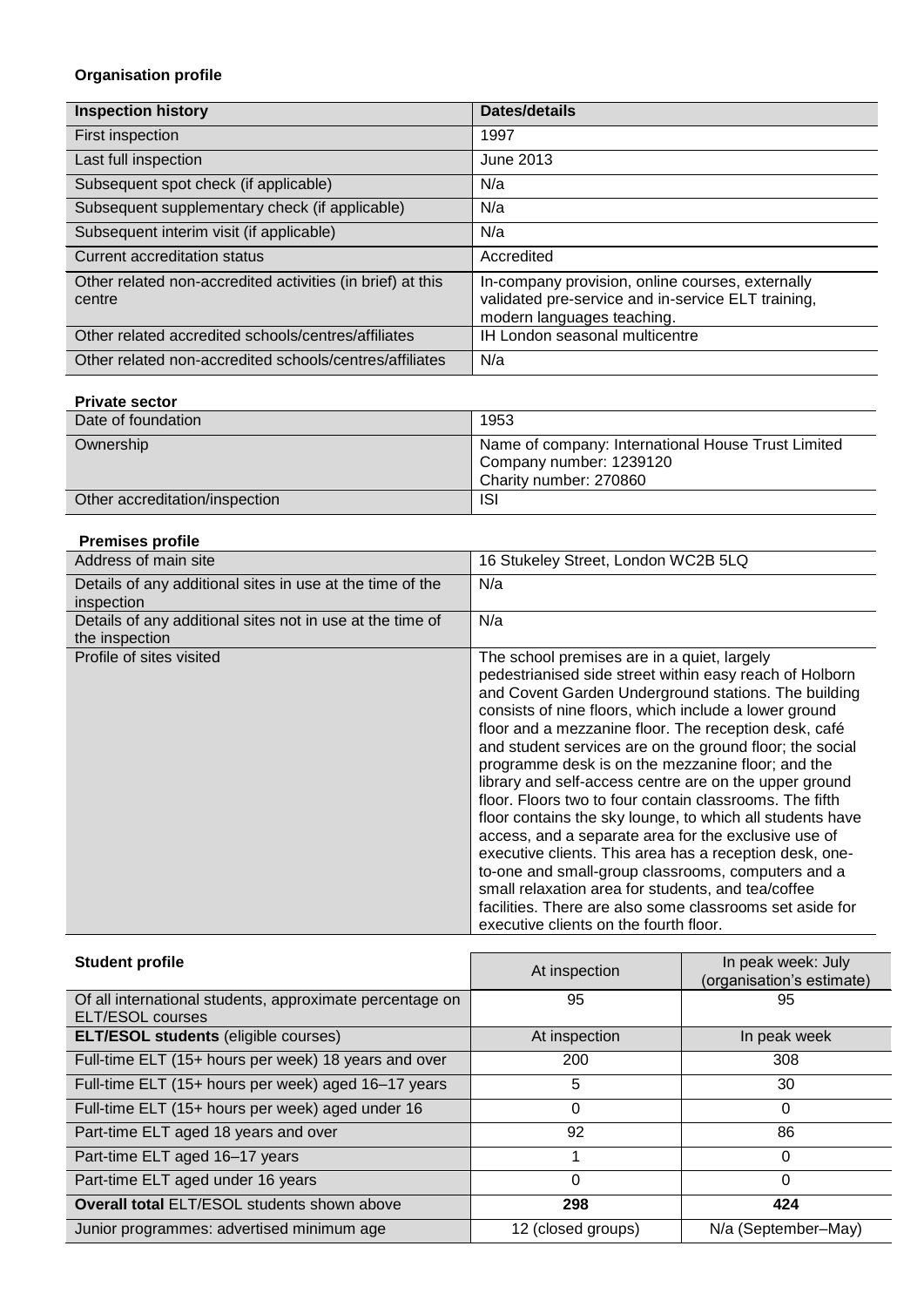| Junior programmes: actual minimum age        | 0                                       | N/a                                    |
|----------------------------------------------|-----------------------------------------|----------------------------------------|
| Junior programmes: advertised maximum age    | 17 (closed groups)                      | N/a                                    |
| Junior programmes: actual maximum age        | O                                       | N/a                                    |
| Junior programmes: predominant nationalities | N/a                                     | N/a                                    |
| Adult programmes: advertised minimum age     | 16                                      | 16                                     |
| Adult programmes: actual minimum age         | 16                                      | 16                                     |
| Adult programmes: typical age range          | $16 - 70$                               | $16 - 64$                              |
| Adult programmes: typical length of stay     | 18 weeks                                | 16 weeks                               |
| Adult programmes: predominant nationalities  | Korean, Italian, Saudi                  | Turkish, Italian, Saudi                |
|                                              | Arabian, Brazilian, Turkish,<br>Spanish | Arabian, Korean, Brazilian,<br>Spanish |
| Number on PBS Tier 4 General student visas   |                                         |                                        |
| Number on PBS Tier 4 child visas             | 0                                       | 0                                      |
| Number on short-term study visas             | 125                                     | 166                                    |

| <b>Staff profile</b>                                                                            | At inspection | In peak week<br>(organisation's estimate) |
|-------------------------------------------------------------------------------------------------|---------------|-------------------------------------------|
| Total number of teachers on eligible ELT courses                                                | 39            | 61                                        |
| Number teaching ELT 20 hours and over a week                                                    | 9             |                                           |
| Number teaching ELT 10-19 hours a week                                                          | 21            |                                           |
| Number teaching ELT under 10 hours a week                                                       | 9             |                                           |
| Number of academic managers for eligible ELT courses                                            | 8             | 9                                         |
| Number of management (non-academic) and<br>administrative staff working on eligible ELT courses | 55            |                                           |
| Total number of support staff                                                                   | 103           |                                           |

# **Academic manager qualifications profile**

| Profile at inspection                                                                                                                                      |                                |
|------------------------------------------------------------------------------------------------------------------------------------------------------------|--------------------------------|
| Professional qualifications                                                                                                                                | Number of academic<br>managers |
| <b>TEFLQ qualification</b>                                                                                                                                 | 8                              |
| Academic managers without TEFLQ qualification or 3 years relevant experience<br>(NB Rationales need to be prepared for academic managers in this category) |                                |
| <b>Total</b>                                                                                                                                               | 8                              |
| Comments                                                                                                                                                   |                                |

Academic managers are not normally scheduled to teach.

## **Teacher qualifications profile**

| Profile in week of inspection                                                                                             |                    |
|---------------------------------------------------------------------------------------------------------------------------|--------------------|
| Professional qualifications                                                                                               | Number of teachers |
| <b>TEFLQ</b> qualification                                                                                                | 23                 |
| <b>TEFLI</b> qualification                                                                                                | 16                 |
| Holding specialist qualifications only (specify)                                                                          | 0                  |
| <b>YL</b> initiated                                                                                                       | 0                  |
| Qualified teacher status only (QTS)                                                                                       | 0                  |
| Teachers without appropriate ELT/TESOL qualification<br>(NB Rationales need to be prepared for teachers in this category) | 0                  |
| <b>Total</b>                                                                                                              | 39                 |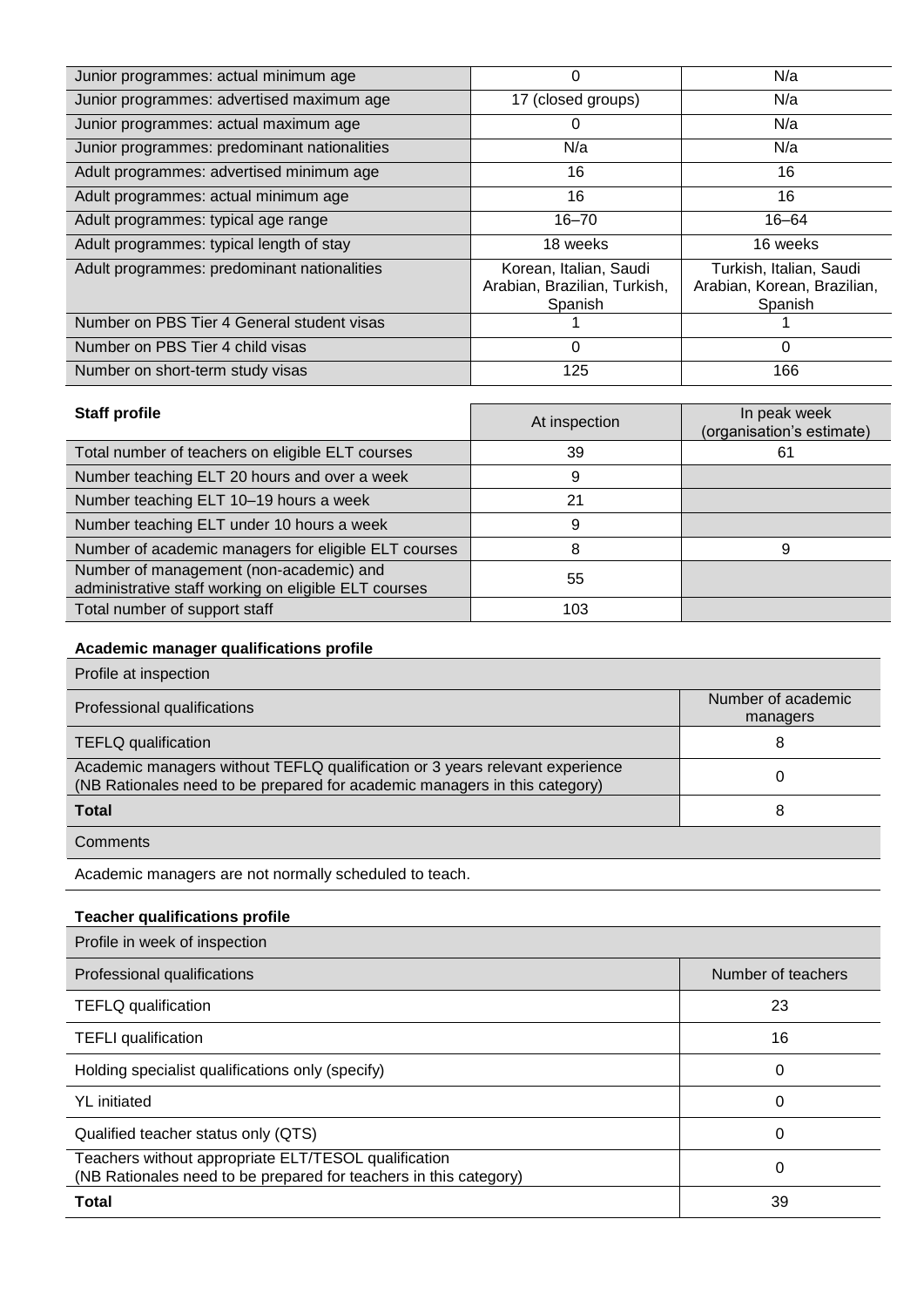## **Comments**

Four teachers on stand-by duty in the week of the inspection are not included in these figures; all are TEFLQ.

| <b>Course profile</b>                                                     |             |             |                 |      |               |      |
|---------------------------------------------------------------------------|-------------|-------------|-----------------|------|---------------|------|
| <b>Eligible activities</b>                                                | Year round  |             | <b>Vacation</b> |      | Other $- N/a$ |      |
|                                                                           | <b>Run</b>  | Seen        | <b>Run</b>      | Seen | <b>Run</b>    | Seen |
| General ELT for adults                                                    | $\boxtimes$ | $\boxtimes$ |                 |      |               |      |
| General ELT for juniors (under 18)                                        | $\boxtimes$ |             |                 |      |               |      |
| English for academic purposes<br>(excludes IELTS preparation)             |             |             |                 |      |               |      |
| English for specific purposes (includes<br><b>English for Executives)</b> | $\boxtimes$ | $\boxtimes$ |                 |      |               |      |
| Teacher development<br>(excludes award-bearing courses)                   |             |             |                 |      |               |      |
| ESOL skills for life/for citizenship                                      |             |             |                 |      |               |      |
| Other                                                                     |             |             |                 |      |               |      |
| Comments                                                                  |             |             |                 |      |               |      |

Students aged 16 and 17 are enrolled on adult courses. General ELT for adults makes up 83 per cent of the provision; English for specific purposes (ESP) is offered – one-to-one teaching forms approximately seven per cent of the ESP provision; closed groups for juniors (12–17) are offered in the same premises from September to May.

#### **Accommodation profile**

| Number of students in each at the time of inspection (all students on eligible courses) |        |           |  |  |
|-----------------------------------------------------------------------------------------|--------|-----------|--|--|
| Types of accommodation                                                                  | Adults | Under 18s |  |  |
| Arranged by provider/agency                                                             |        |           |  |  |
| Homestay                                                                                | 7      |           |  |  |
| Private home                                                                            |        | 0         |  |  |
| Home tuition                                                                            | 0      | 0         |  |  |
| Residential                                                                             | 34     | 0         |  |  |
| Hotel/guesthouse                                                                        |        | 0         |  |  |
| Independent self-catering e.g. flats, bedsits, student<br>houses                        |        | 0         |  |  |
| Arranged by student/family/guardian                                                     |        |           |  |  |
| Staying with own family                                                                 | 0      | 4         |  |  |
| Staying in privately rented rooms/flats                                                 | 249    | 0         |  |  |
|                                                                                         |        |           |  |  |
| <b>Overall totals adults/under 18s</b>                                                  | 293    | 5         |  |  |
| Overall total adults + under 18s<br>298                                                 |        |           |  |  |

# **Introduction**

International House London was founded in 1959. It is part of International House Trust Ltd, a registered charity. The board of trustees oversees the management of the school, but operational day-to-day management of the school is in the hands of the chief executive officer (CEO) and the senior management team, consisting of the head of service quality, the director of sales and marketing, the director of finance and systems, and the director of education. The post of director of education is a recently created role; it replaces that of director of operations London, which included responsibility for facilities - now part of the remit of the director of finance. The director of education is line manager for the director of English, the director of training, the head of modern languages, and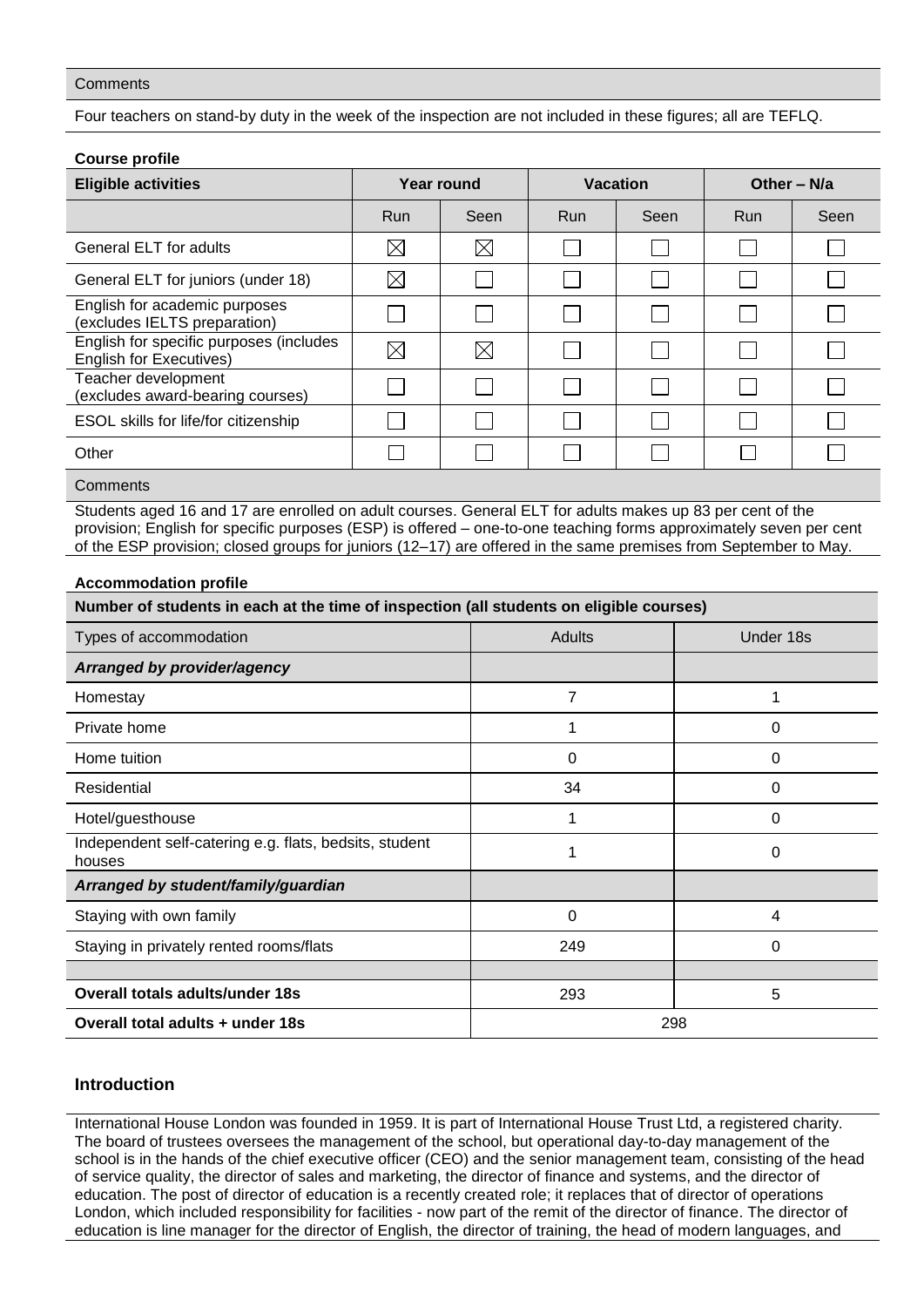educational resources. The director of English, a new post, has academic responsibility for general English (including examination-preparation courses), English for specific purposes (ESP) and one-to-one courses offered by the executive centre, and courses for young learners (YLs).

At the time of the inspection, there were daytime and evening courses in general English, including examinationpreparation, at all levels and various degrees of intensity, and daytime courses, including one-to-one, for executives.

A closed-group course for YLs aged 14–15 took place in early 2017 and the school is promoting further closed courses on school premises between September and May. There is separate accreditation as a multiple seasonal centre for the school's YL centres in Oxford, Ellesmere, London Westminster and (from 2018) Portsmouth. An international foundation programme has been advertised, but has not yet run.

The inspection took place over four and a half days and three evenings. The inspectors held meetings with the chair of the trustees, the interim CEO, the head of service quality, who is also the designated safeguarding lead (DSL), the director of sales and marketing and the marketing manager, the former head of operations London, the director of education, the assistant director of studies (ADoS) for general English, the manager of the executive centre, the modern language course co-ordinator, who has administrative responsibility for in-company English teaching, and a member of a small team of teacher trainers who provide support for academic managers as necessary, the facilities manager, the assistant human resources (HR) manager, the welfare officer, the accommodation officer, the head librarian, the IT education support assistant and the resource assistant, the head of young learners (an operational role) and the young learner administrator (standing in for the social programme co-ordinator). Focus group meetings were carried out with students and teachers, and all teachers (39) teaching onsite in the week of the inspection were observed. One inspector visited two homestays and a private home.

# **Management**

## **Legal and statutory regulations**

| Criteria                     | See      |
|------------------------------|----------|
|                              | comments |
| M1 Declaration of compliance |          |

**Comments** 

M1 The items sampled were satisfactory.

#### **Staff management**

| Criteria                        | Not met | Met         | Strength    | See<br>comments | N/a |
|---------------------------------|---------|-------------|-------------|-----------------|-----|
| M2 Management structure         |         | $\boxtimes$ | $\boxtimes$ | $\boxtimes$     |     |
| M3 Duties specified             |         | $\boxtimes$ | N/a         |                 |     |
| M4 Communication channels       |         | $\boxtimes$ | $\boxtimes$ | $\boxtimes$     |     |
| M5 Human resources policies     |         | $\boxtimes$ | $\boxtimes$ | $\boxtimes$     |     |
| M6 Qualifications verified      |         | $\boxtimes$ | N/a         | $\boxtimes$     |     |
| M7 Induction procedures         |         | $\boxtimes$ | $\boxtimes$ | $\boxtimes$     |     |
| M8 Monitoring staff performance |         | $\boxtimes$ | $\boxtimes$ | $\boxtimes$     |     |
| M9 Professional development     |         | $\boxtimes$ | $\boxtimes$ | $\boxtimes$     |     |
| $\sim$ $\sim$ $\sim$            |         |             |             |                 |     |

#### **Comments**

M2 The management structure has been modified recently, bringing general English and courses offered by the executive centre under the management of the director of English. There is good provision for continuity, with suitably qualified and experienced academic managers able to cover for each other, and with each manager having a named deputy. The structure is illustrated in an organogram which is displayed, and understood by staff at all levels.

M4 Regular meetings take place at all levels. There are quarterly meetings of the trustees, which are attended by the senior management team (SMT); trustee committees also meet quarterly. The SMT meet weekly, as do academic managers. Whole staff and teacher meetings take place fortnightly, with both types of meeting being held twice to enable as many staff as possible to attend. Weekly news updates containing information from all departments are sent out to all staff.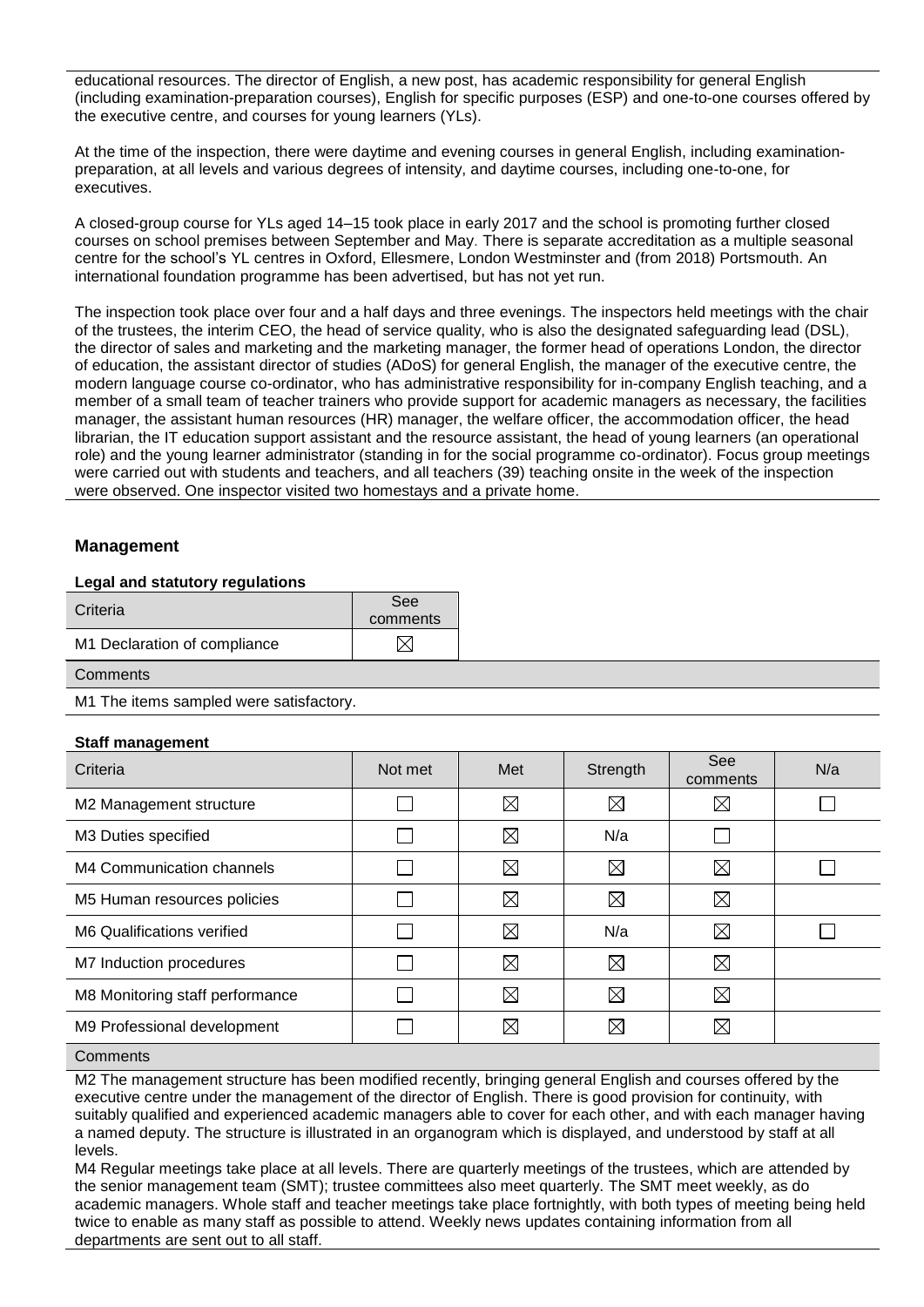M5 Human resources (HR) policies and procedures are thorough, clearly set out, and consistently applied. M6 The HR department maintains all records electronically. A small number of certificates were not on file; however, these were supplied in the course of the inspection.

M7 Induction involves both HR and the line manager. New employees are sent some information in advance, and induction, which is checklist-based, includes mandatory training and scheduled meetings with the line manager. Evidence was seen of a good handover period for some posts. There is a staff handbook and teachers also receive a teacher handbook.

M8 There are good systems for monitoring and appraisal, and these are clearly outlined in the staff handbook. All staff are subject to an annual performance development review and a six-monthly interim review. These cover both their current duties and performance and their longer-term personal-professional development.

M9 The school invests in both internal and external continuing professional development (CPD) relevant to its own strategic needs and the needs of staff. Records showed that several managers had done higher levels of safeguarding training and two members of staff were engaged in training related to students with special educational needs. There is also financial support for staff wishing to present at conferences, and evidence was seen that development is actively encouraged during conversations with line managers. Six teachers on temporary contracts had recently been funded to participate in a two-day IELTS training event and their teaching covered. Teacher observations provide input to both appraisals and decisions concerning CPD provision more generally.

#### **Student administration**

| Criteria                                           | Not met | Met         | Strength    | See<br>comments | N/a |
|----------------------------------------------------|---------|-------------|-------------|-----------------|-----|
| M <sub>10</sub> Administrative staff and resources |         | $\boxtimes$ | $\boxtimes$ | $\boxtimes$     |     |
| M11 Information on course choice                   |         | $\boxtimes$ | $\boxtimes$ | ⊠               |     |
| M12 Enrolment procedures                           |         | $\boxtimes$ |             |                 |     |
| M <sub>13</sub> Contact details                    |         | ⊠           | $\boxtimes$ | $\boxtimes$     |     |
| M14 Student attendance policy                      |         | $\boxtimes$ | $\boxtimes$ | $\boxtimes$     |     |
| M15 Students asked to leave course                 |         | IX          |             |                 |     |

## **Comments**

M10 The administrative team work on a shift basis to cover the long opening hours, and with some rotation between reception and office duties. Cover arrangements are good and additional staff are taken on in summer. Positive written feedback from students on the helpfulness of administrative staff was echoed by that of students in the focus group meeting.

M11 Telephone and email enquiries are normally dealt with by student services or sales staff but are referred to academic managers if necessary. Potential applicants who come to the school in person are usually given a tour and talked through course options; those who come in the evening can be dealt with by the evening co-ordinator, who is one of the teaching team.

M13 Records of students' contact details are well maintained and can be remotely accessed. On the first day, and at other times thereafter, students are reminded to keep their contact details up to date.

M14 The policy on attendance and lateness is made known through the student handbook and reinforced through notices in classrooms, and there are sound systems for recording attendance and following up on lateness and absence. Students are also sent a weekly email informing them of their attendance record and either congratulating them on their good attendance or drawing their attention to the fact that their attendance has fallen below an acceptable level; in the latter case, they are asked to discuss this with an academic manager during the designated 'student hour'.

#### **Quality assurance**

| Criteria                                    | Not met | Met         | Strength    | See<br>comments | N/a |
|---------------------------------------------|---------|-------------|-------------|-----------------|-----|
| M16 Action plan                             |         | $\boxtimes$ | N/a         |                 |     |
| M17 Continuing improvement                  |         | $\boxtimes$ | $\boxtimes$ | $\boxtimes$     |     |
| M <sub>18</sub> Student feedback and action |         | ⋉           | $\boxtimes$ | $\boxtimes$     |     |
| M <sub>19</sub> Staff feedback and action   |         | $\boxtimes$ | $\boxtimes$ | $\boxtimes$     |     |
| M20 Complaints and action                   |         | $\boxtimes$ | $\boxtimes$ | $\boxtimes$     |     |
|                                             |         |             |             |                 |     |

## **Comments**

M17 Clear evidence was seen of a commitment to continuing improvement. Regular reports are submitted to the trustees by the senior management team. Committees of trustees also prepare reports. Weekly senior management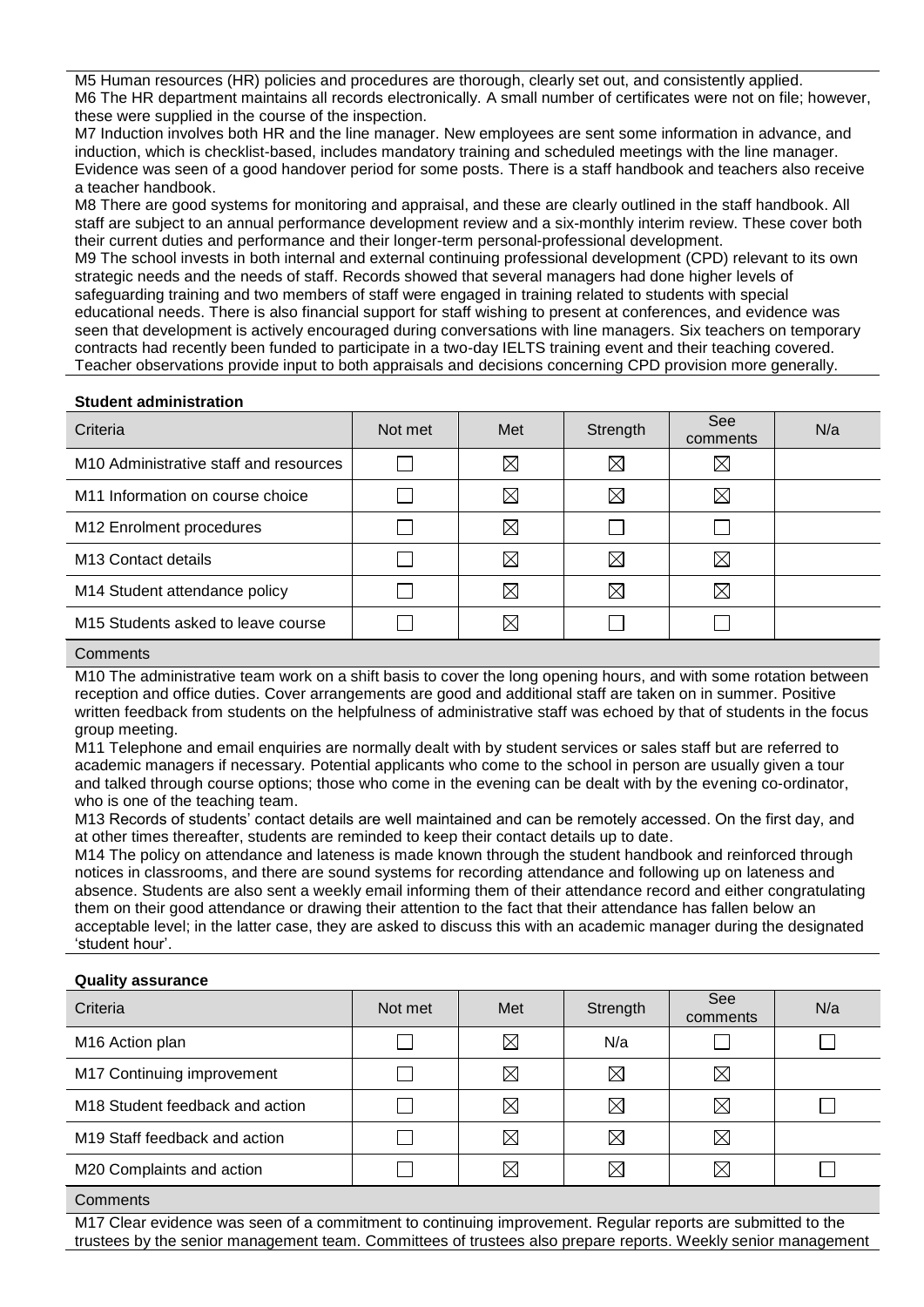and academic manager meetings also provide for the regular review of systems, procedures and activities. The school has recently undertaken a comprehensive review of its academic management structure and made a number of changes. There has also been an open consultation on the school development plan. M18 Student feedback is elicited at a number of points, including week one and end of course, and in a variety of ways (e.g. questionnaire, tutorials, student hour, focus group meeting, suggestions boxes), and discussed at management meetings. All this feedback is now collated weekly in a single location, the 'register of improvement', which can be accessed by all staff and action taken logged. Specific actions taken are noted on a 'You said, we did' poster outside the library; major instances of recent actions include the re-siting of the school café, a change in the residence used, and the setting up of a conversation club to facilitate interaction with other students. Students have also been asked to give feedback on the quality of the website.

M19 The induction process, staff meetings, and the annual review of performance all provide opportunities for staff comment. Exit interviews are also conducted, records kept, and comments passed on as appropriate. A recent staff survey attracted 63 responses, and these fed into a whole-staff workshop on the school development plan. M20 The complaints procedure is clear and made known to students at induction, through notices and in the student

handbook. Evidence was seen that complaints are recorded in appropriate detail and handled sensitively.

## **Publicity**

| Criteria                         | Not met | Met         | Strength    | See<br>comments | N/a |
|----------------------------------|---------|-------------|-------------|-----------------|-----|
| M21 Accessible accurate language |         | $\boxtimes$ |             | $\boxtimes$     |     |
| M22 Realistic expectations       |         | $\boxtimes$ |             |                 |     |
| M23 Course descriptions          |         | ⊠           | $\boxtimes$ | $\boxtimes$     |     |
| M24 Course information           |         | $\boxtimes$ | N/a         | $\boxtimes$     |     |
| M <sub>25</sub> Costs            |         | $\boxtimes$ |             | ⊠               |     |
| M26 Accommodation                |         | $\boxtimes$ | $\boxtimes$ | ⊠               |     |
| M27 Leisure programme            |         | $\boxtimes$ | $\boxtimes$ | $\boxtimes$     |     |
| M28 Staff qualifications         |         | $\boxtimes$ | N/a         |                 |     |
| M29 Accreditation                |         | $\boxtimes$ | N/a         |                 |     |
| $\sim$ $\sim$ $\sim$             |         |             |             |                 |     |

#### **Comments**

The main medium of publicity is the website. A brochure is produced annually, together with a separate fees sheet, and there are flyers to promote specific products or for specific events.

M21 Course information pages on the website can be accessed in a range of languages, and the brochure and other information is available in Mandarin. The website contains a very small number of proofreading errors which do not affect communication.

M23 The different categories of course, the scope for course combinations and the options available in terms of intensity within these are all clearly described. The brochure contains a helpful diagram which relates Common European Framework of Reference (CEFR) levels to external general English and business English examination levels and scores.

M24 All the information required under this criterion is helpfully displayed in tabular form. Minimum age and maximum class size vary according to course type but this information is clearly stated.

M25 In general, and where appropriate, costs are clearly stated. All materials are included in courses. Costs are given for optional leisure activities which are not free and for accommodation options other than hotels. Approximate costs of examination fees are not shown. The section of the booking conditions concerned with cancellations and refunds would not be easily accessible to students with limited English language proficiency.

M26 Detailed and accurate descriptions of the different types of accommodation are available with useful and extensive FAQ sections about living in homestay or residential accommodation. It is made clear that agencies are sometimes used.

M27 The social life area of the website contains an attractively designed downloadable leisure programme of daily activities which changes every two weeks, and a short video introduction by the social programme organiser. The programme includes free guided walks in central London and a weekly conversation club, with more free clubs planned. Packages of activities can be booked.

## **Management summary**

The provision meets the section standard and exceeds it in some respects. The management structure and systems are clear and effective; student administration is courteous, caring and efficient; and quality assurance procedures are wide-ranging and thorough. The management of the provision operates to the benefit of its students and in accordance with its publicity. *Staff management*, *Student administration, Quality assurance* and *Publicity* are areas of strength.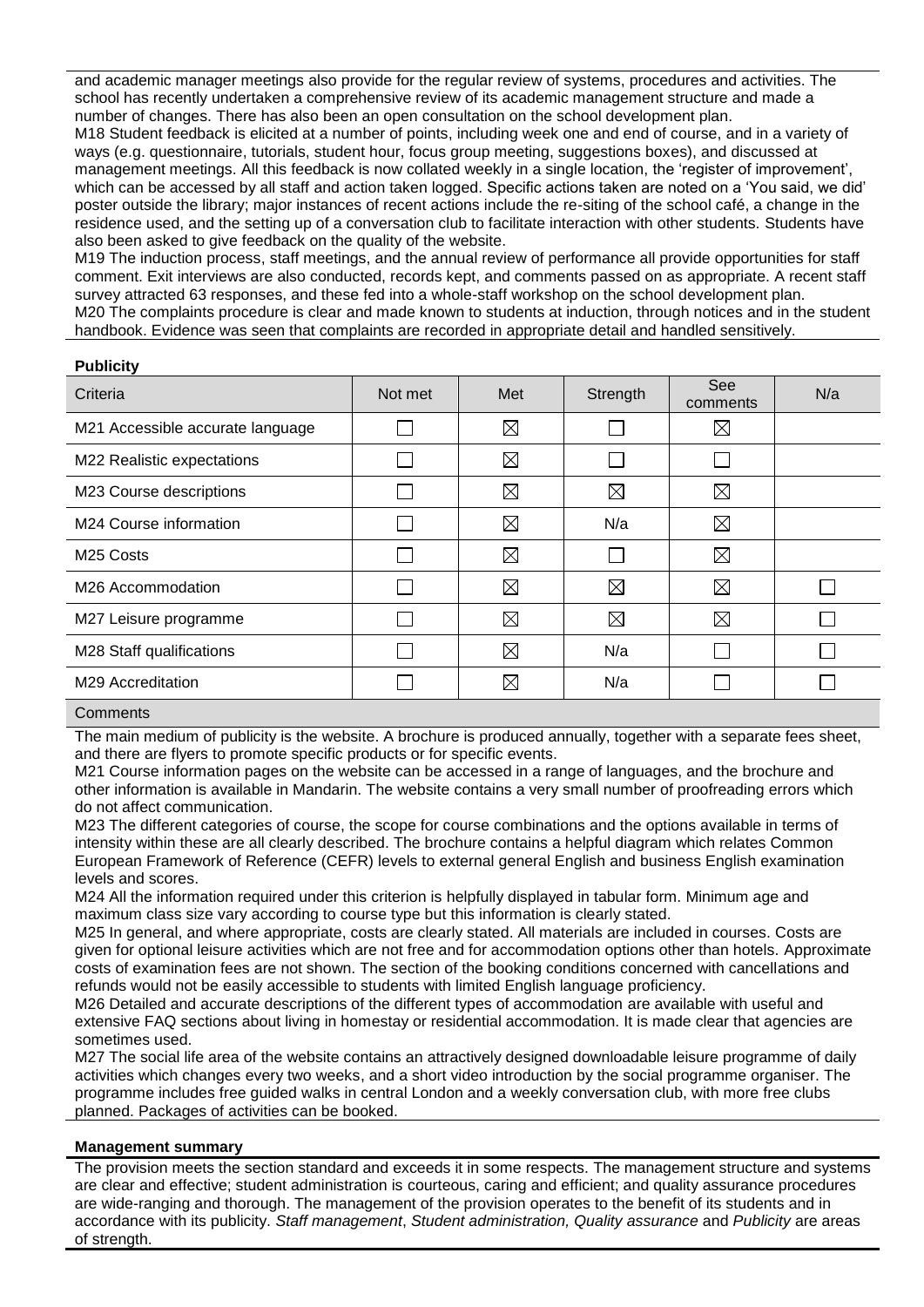# **Resources and environment**

## **Premises and facilities**

| Criteria                             | Not met | Met         | Strength    | See<br>comments | N/a |
|--------------------------------------|---------|-------------|-------------|-----------------|-----|
| R1 Adequate space                    |         | $\boxtimes$ |             |                 |     |
| R2 Condition of premises             |         | $\boxtimes$ |             | $\boxtimes$     |     |
| R3 Classrooms and learning areas     |         | $\boxtimes$ |             |                 |     |
| R4 Student relaxation areas and food |         | $\boxtimes$ | $\boxtimes$ | $\boxtimes$     |     |
| R5 Signage and display               |         | $\boxtimes$ | $\boxtimes$ | $\boxtimes$     |     |
| R6 Staffroom(s)                      |         | $\boxtimes$ | ⋉           | ⊠               |     |

## **Comments**

R2 In general, the premises are well maintained. There is an in-house facilities team which includes cleaners, and the team can deal quickly with any minor maintenance issues.

R4 Relaxation areas include the reception area, café, and the sky lounge on the fifth floor, which has a TV and balcony; students in the executive centre have their own small relaxation area with tea and coffee facilities. There are cold water dispensing machines, the café offers hot drinks and snacks throughout the day, and there are numerous nearby cafés and restaurants.

R5 There are good facilities for display of information throughout the building and noticeboards are attractive and well organised. There is a colourful and well organised social corner. Signage is clear.

R6 The teachers' staffroom, which is in the basement, is very large. It contains a large collection of shared resources. Permanent teachers have their own desks with computers; temporary teachers may need to share a desk. One area of the room is allocated to a kitchenette, with seating for staff relaxation.

#### **Learning resources**

| Criteria                               | Not met | Met         | Strength    | See<br>comments | N/a |
|----------------------------------------|---------|-------------|-------------|-----------------|-----|
| R7 Learning materials for students     |         | $\boxtimes$ | $\boxtimes$ | $\boxtimes$     |     |
| R8 Resources for teachers              |         | $\boxtimes$ | $\boxtimes$ | $\boxtimes$     |     |
| R9 Educational technology              |         | $\boxtimes$ | ⋉           | ⊠               |     |
| R <sub>10</sub> Self-access facilities |         | $\boxtimes$ | ⋉           | $\boxtimes$     |     |
| R11 Library/self-access guidance       |         | $\boxtimes$ | $\boxtimes$ | $\boxtimes$     |     |
| R12 Review and development             |         | ⋉           | IX          | ⊠               |     |

#### **Comments**

R7 Students on general English courses are issued with coursebooks, which are included in the course fee, but these are supplemented by photocopies, teacher-produced handouts and authentic materials. All the materials seen were appropriate to students' needs; some of the materials in use in the executive centre had been supplied by or suggested by students.

R8 Teachers have access to an excellent range of supplementary materials. All resources in the staffroom are very clearly organised and well maintained. There are dedicated resources for teachers in the executive centre. R9 All classrooms are well equipped with interactive whiteboards or equivalent facilities, and there are sets of tablets, mini whiteboards and video cameras for student use. Training and support for teachers are available from the in-house information technology (IT) team.

R10 The self-access centre contains computers loaded with a very good variety of language-learning materials and links to language-learning websites. The centre is open throughout the day for individual self-access; a section is also bookable as a teaching space. Students can also access many materials through their own devices via the online library system.

R11 Students are given an introduction to the self-access centre and the library as part of their induction. Guidance on how to access and use the various resources in both areas is available on the computers and on posters but there are knowledgeable and enthusiastic staff in both areas to provide advice and guidance as needed. There are also computers and power points for students to use their own devices in the library, which houses an extensive and clearly organised collection of books and other materials, such as films and CDs, to accompany graded readers. R12 There is a resources policy, and learning and teaching materials held in the library and staffroom are reviewed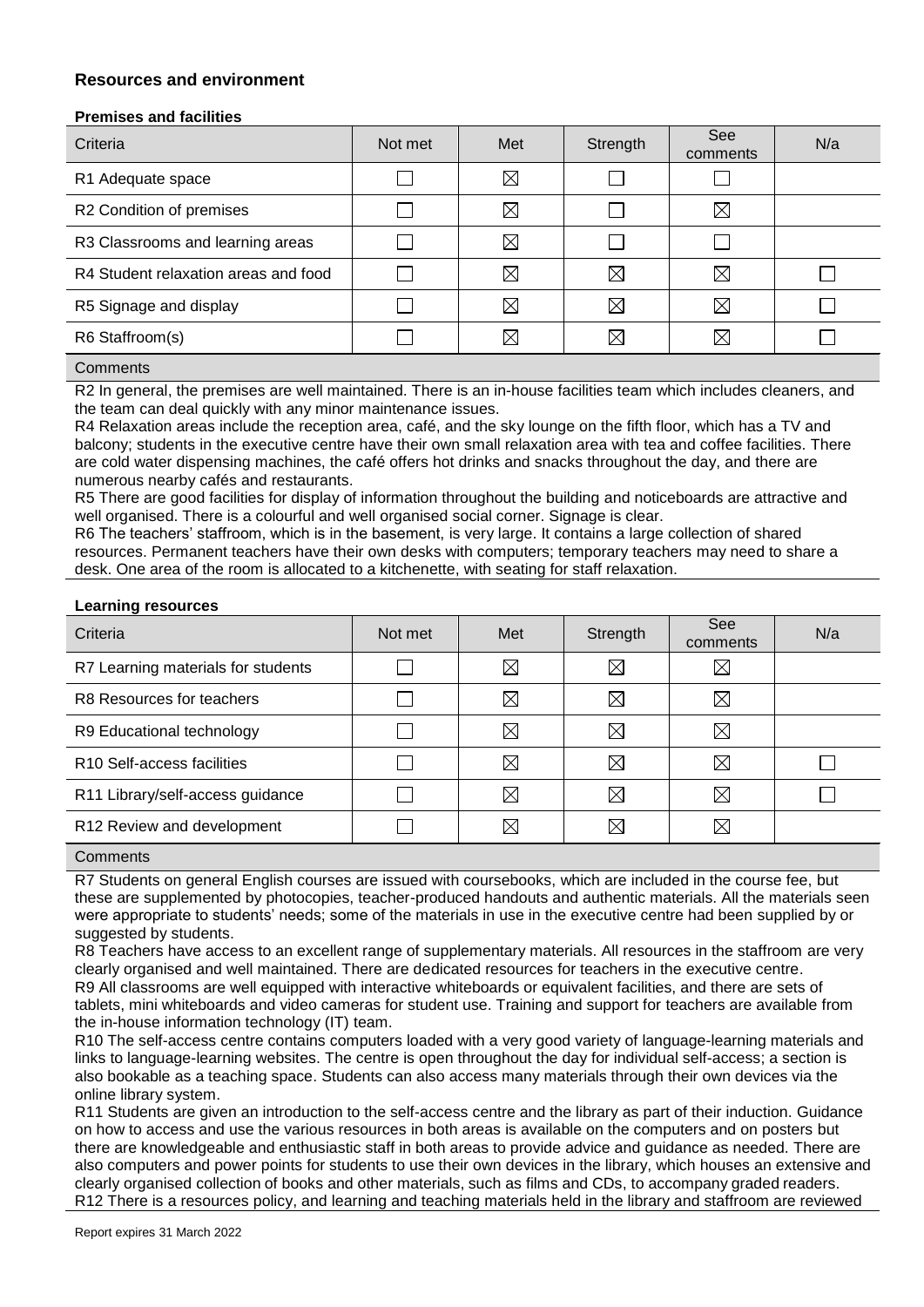on a regular basis. Teachers are kept informed by library staff of potentially relevant new publications; they can also request books.

## **Resources and environment summary**

The provision meets the section standard and exceeds it in some respects. Students and staff benefit from a wide range of up-to-date and well organised resources which, together with the well-maintained facilities throughout the building, support and enhance the studies of students and provide a comfortable and supportive professional environment for staff. *Premises and facilities* and *Learning resources* are areas of strength.

# **Teaching and learning**

## **Academic staff profile**

| Criteria                               | Not met | Met         | Strength    | <b>See</b><br>comments | N/a         |
|----------------------------------------|---------|-------------|-------------|------------------------|-------------|
| T1 General education (and rationales)  |         | $\boxtimes$ | N/a         | $\boxtimes$            |             |
| T2 ELT/TESOL teacher qualifications    |         | $\boxtimes$ | $\boxtimes$ | $\boxtimes$            |             |
| T <sub>3</sub> Rationales for teachers |         |             | N/a         |                        | $\boxtimes$ |
| T4 Profile of academic manager(s)      |         | $\boxtimes$ | $\boxtimes$ | $\boxtimes$            |             |
| T5 Rationale for academic manager(s)   |         |             | N/a         |                        | $\boxtimes$ |
| Commononto                             |         |             |             |                        |             |

#### Comments

T1 One teacher does not have a qualification at Level 6. At the time of his appointment he was studying on a course leading to a Level 7 qualification and is now close to achieving this qualification. A rationale was submitted which was accepted in the context of this inspection.

T2 All teachers hold an appropriate TESOL qualification, the majority at diploma level. Some also hold relevant postgraduate qualifications.

T4 All academic managers are well experienced and suitably qualified. Those in the more senior positions have a range of relevant experience as managers, teacher trainers and teachers.

#### **Academic management**

| Criteria                            | Not met | Met         | Strength    | <b>See</b><br>comments | N/a |
|-------------------------------------|---------|-------------|-------------|------------------------|-----|
| T6 Deployment of teachers           |         | $\boxtimes$ | $\boxtimes$ | $\bowtie$              |     |
| T7 Timetabling                      |         | $\boxtimes$ | $\boxtimes$ | $\boxtimes$            |     |
| T8 Cover for absent teachers        |         | $\boxtimes$ | $\boxtimes$ | $\boxtimes$            |     |
| T9 Continuous enrolment             |         | $\boxtimes$ |             | $\boxtimes$            |     |
| T10 Formalised support for teachers |         | $\boxtimes$ | $\boxtimes$ | M                      |     |
| T11 Observation and monitoring      |         | $\boxtimes$ | $\boxtimes$ | $\boxtimes$            |     |

## **Comments**

T6 Teacher deployment takes account of organisational needs and teachers' experience and personal preference. It is school policy for teacher trainers also to teach language classes and for teachers of general English courses to have opportunities to teach in the executive centre.

T7 Rooms vary in size, and student numbers may change from one week to the next. What may sometimes be a complex timetabling process is handled efficiently.

T8 There are very good systems for cover. Experienced teachers are assigned to standby duty and given at least 30 minutes' notice before they are required to teach. Work records are kept in the staffroom and can therefore be easily accessed.

T9 On general English courses, assessment processes take place in the first part of the Monday morning, while existing students are typically doing review or self-standing activities, and new students join classes after the midmorning break. Course content is planned and discussed with students on a weekly basis, with work on a new topic being delayed until new students have joined the class.

T10 Induction processes for summer school teachers new to the school encourage a sense of professional community through buddying and sharing of classes. CPD sessions run, normally weekly, throughout the year, including the summer; some are recorded, and some are repeated. All staff are encouraged to lead sessions. The school also subscribes to a range of professional development magazines. Teachers in the focus group meeting were particularly appreciative of the support of their academic managers.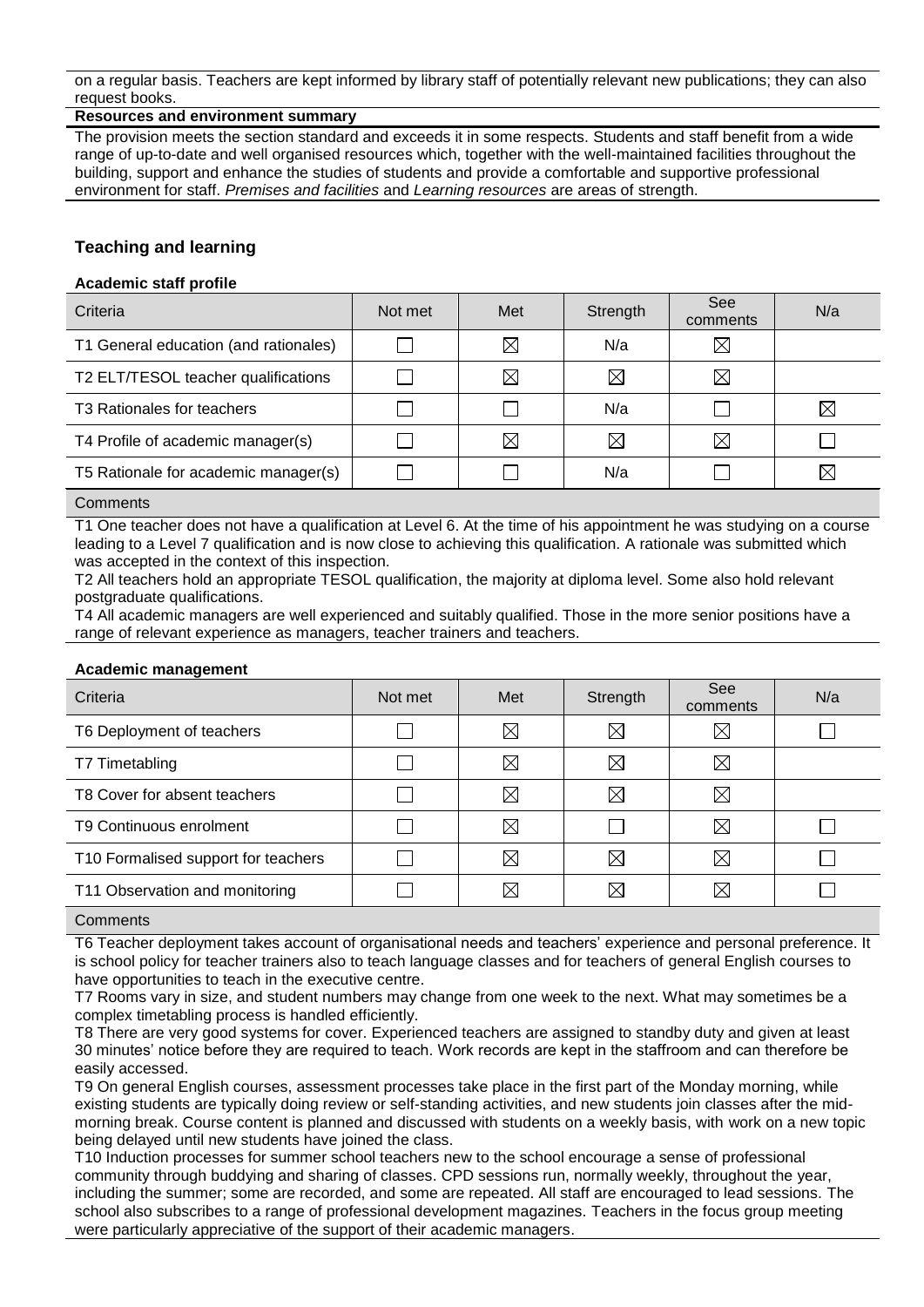T11 Teachers new to the school are observed in their first two weeks. All other teachers are observed on an annual basis by their line manager, with line management duties being equitably distributed. In the executive centre, where rooms for one-to-one teaching may be small, self-video recording has sometimes been used as a less obtrusive alternative to 'live' observation. The observation records seen had all been conscientiously completed and led to suggested action points for development. Teachers in the focus group meeting commented very positively on the developmental nature of the observations, which they found to be supportive and very helpful. Peer observation, via a sign-up list, is encouraged, but the school also has an 'open house' policy under which any member of staff (including those working in other departments) may observe.

## **Course design and implementation**

| Criteria                          | Not met | Met         | Strength    | See<br>comments | N/a |
|-----------------------------------|---------|-------------|-------------|-----------------|-----|
| T12 Principled course structure   |         | $\boxtimes$ | $\boxtimes$ | $\boxtimes$     |     |
| T13 Review of course design       |         | $\boxtimes$ | $\boxtimes$ | $\boxtimes$     |     |
| T14 Course outlines and outcomes  |         | $\boxtimes$ |             | $\boxtimes$     |     |
| T15 Study and learning strategies |         | $\boxtimes$ | $\boxtimes$ | $\boxtimes$     |     |
| T16 Linguistic benefit from UK    |         | $\boxtimes$ |             | ⋉               |     |

## **Comments**

T12 There is a curriculum document, referred to in the teacher handbook, which sets out the educational beliefs, aims, and core competences and objectives for each level, and additional course descriptions for each special focus option with suggested materials and course objectives. Teachers' weekly schemes of work are initially based on coursebooks selected according to CEFR levels and their appropriateness for multinational groups of adults but then supplemented with authentic and other materials in the light of students' emerging needs and wishes. Courses for students studying in the executive centre are based on initial needs analyses and continuous consultation with individual students.

T13 Existing courses are reviewed continuously on the basis of feedback from teachers and students. A recent review of option courses has been undertaken which involved focus groups with students and meetings with teachers, and trialling of materials. New courses (a foundation programme, an academic skills course, YL closed groups) are planned to meet perceived needs.

T14 The weekly goals displayed on the wall in each classroom are not geared towards specific learning outcomes; however, 'can do' statements are also displayed, and coursebooks provide a basic framework and set of learning outcomes. Moreover, teachers discuss their weekly plans with their classes, who are encouraged to express their own wishes and therefore shape what is done to their own needs.

T15 Core competences specified for each level include independent learning, and learning strategies, including keeping a vocabulary notebook, are suggested as part of the student induction. Students can get individual advice during the twice-weekly 'study advice hour' run by a standby teacher or a member of the academic management team.

T16 Teachers are encouraged to take students on visits, prepared for in class. A conversation club has recently been established and other clubs (film club, book club) are planned. Monthly competitions also stimulate interaction with the local environment.

#### **Learner management**

| Criteria                          | Not met | Met         | Strength    | <b>See</b><br>comments | N/a |
|-----------------------------------|---------|-------------|-------------|------------------------|-----|
| T17 Placement for level and age   |         | $\boxtimes$ | $\boxtimes$ | $\boxtimes$            |     |
| T18 Monitoring students' progress |         | $\boxtimes$ | $\boxtimes$ | $\boxtimes$            |     |
| T19 Examination guidance          |         | $\bowtie$   | $\times$    | $\boxtimes$            |     |
| T20 Assessment criteria           |         | $\boxtimes$ | $\boxtimes$ | $\boxtimes$            |     |
| T21 Academic reports              |         | $\boxtimes$ |             | $\boxtimes$            |     |
| T22 Information on UK education   |         |             | ⋉           | $\bowtie$              |     |

#### **Comments**

T17 Most students do a pre-arrival online test; others are tested on arrival. All students then have an oral interview before being assigned to a class. Although all students on non-examination group courses are re-assessed on a monthly basis, students who urgently wish to change their level can speak to an academic manager about this during the study advice hour.

T18 Students are given a 'progress sheet' and encouraged to set their own targets and assess their achievements.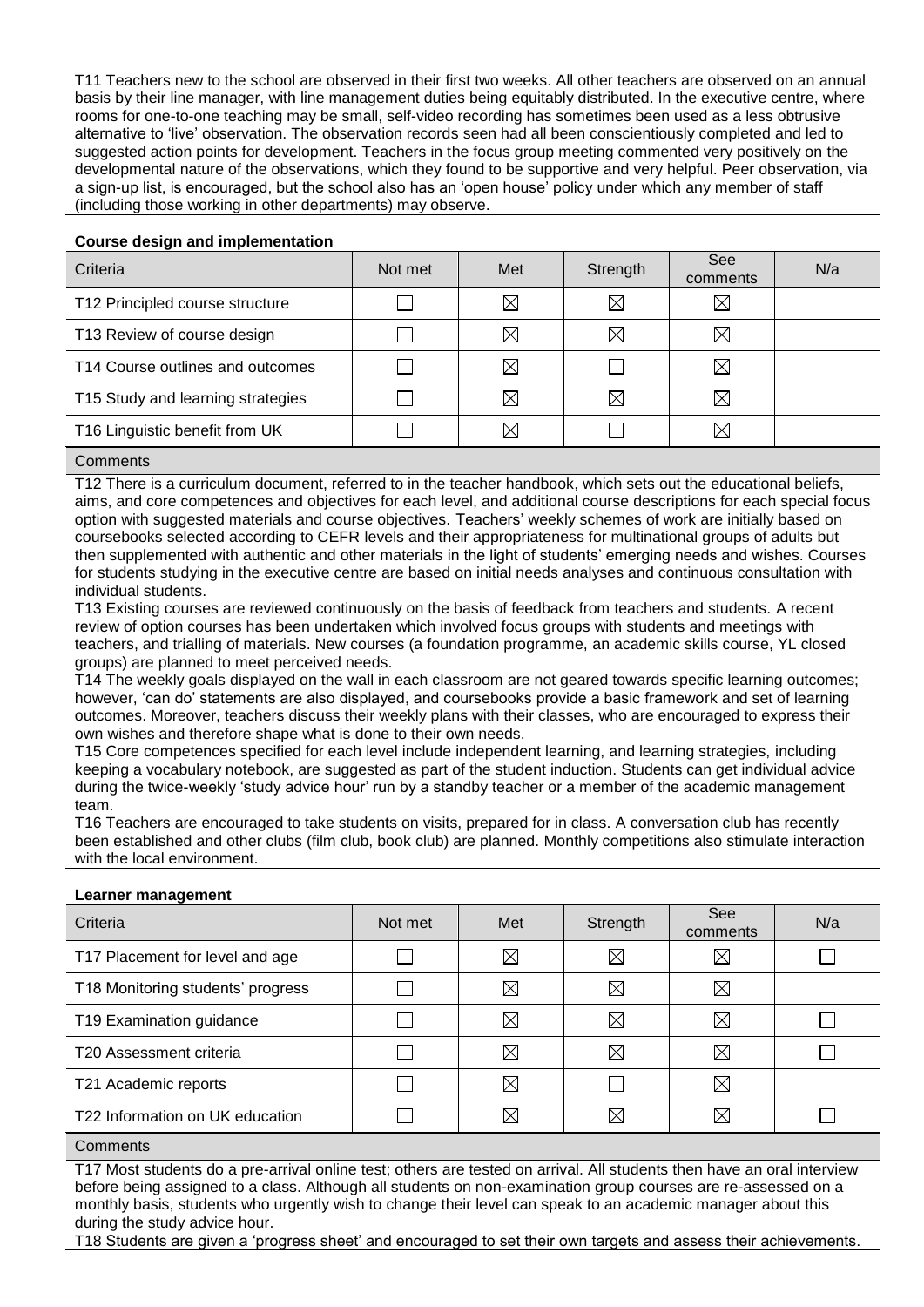Teachers then hold individual tutorials during the third week of each four-week block when they discuss students' self-evaluation of their own progress and the options for the next phase of their study. They then complete a recommendation sheet and pass this to the academic management team. Students continuing on to another course in the school retain their progress sheet and update this for their next tutorial. All students can get individual advice from an academic manager during the study advice hour.

T19 Students applying for an examination-preparation course are required to do a test which assesses their level in skills relevant to the examination. While some discretion may be shown to students wishing to enrol for a lower-level examination, on the grounds that this may serve a developmental purpose, more rigorous admission standards are applied for more demanding courses.

T20 Courses include awareness-raising activities concerning the assessment criteria and exam techniques. Students also do practice tests and a more formal mock examination in the sixth week of their course. Information on the various examinations is also displayed on posters.

T21 All students who have met attendance requirements receive an attendance certificate which states their exit CEFR level. Reports are written for sponsored students and for other students on request.

T22 Students are given help, as needed, with UCAS entry procedures and are guided to access online information on university courses. There are university advice clinics on Saturdays. Periodic mini-fairs are held in which universities are invited to participate.

## **Classroom observation record**

| Number of teachers seen        | 39                                         |
|--------------------------------|--------------------------------------------|
| Number of observations         | 39                                         |
| Parts of programme(s) observed | All onsite daytime and evening programmes. |

#### **Comments**

All teachers scheduled to teach during the week of the inspection were observed.

## **Classroom observation**

| Criteria                                      | Not met | Met         | Strength    | See<br>comments | N/a |
|-----------------------------------------------|---------|-------------|-------------|-----------------|-----|
| T23 Models and awareness of<br>English in use |         | $\boxtimes$ | $\boxtimes$ | $\boxtimes$     |     |
| T24 Appropriate content                       |         | $\boxtimes$ | $\boxtimes$ | ⊠               |     |
| T25 Learning outcomes                         |         | $\boxtimes$ |             | ⊠               |     |
| T26 Teaching techniques                       |         | $\boxtimes$ | $\boxtimes$ | ⊠               |     |
| T27 Classroom management                      |         | $\boxtimes$ |             | ⊠               |     |
| T28 Feedback to students                      |         | $\boxtimes$ | $\boxtimes$ | ⊠               |     |
| T29 Evaluating student learning               |         | $\boxtimes$ |             | ⊠               |     |
| T30 Student engagement                        |         | $\boxtimes$ | $\boxtimes$ | ⊠               |     |

# **Comments**

T23 In general, teachers demonstrated a sound knowledge of language systems and the ability to give helpful explanations and examples when necessary. In many lessons, they also took advantage of opportunities to extend students' lexical repertoires through spontaneous work on word families or synonyms. They also provided appropriate models through their own speech and writing and in the samples of language presented to students. Some supplied additional support for student learning by indicating or eliciting word class, pronunciation and syllable stress and, less frequently, rhythm and linking in connected speech.

T24 In general English classes, lesson content was broadly based on curriculum plans and coursebooks where these were being used. However, teachers also took account of learners' expressed interests and requests. Exampreparation classes included both practice and awareness-raising in relation to exam structure and exam techniques. Lessons for students in the executive centre were informed by needs analyses negotiated with clients. All lesson plans contained a section on anticipated problems and solutions informed in part by thorough individual profiling.

T25 In general, lessons had been planned carefully to provide both variety of activity and a balance between new language input and skills practice, with good preparation for productive activities (typically, extended speaking opportunities). However, objectives tended to be formulated as teaching aims or activities rather than learning outcomes specified in terms of new knowledge or competences, and when these were communicated to students they typically took the form of a list of activities.

T26 A range of teaching techniques and activity types was seen in both group and one-to-one classes. Good use was made of warmers, elicitation, prompts and concept checks. Students were also encouraged to notice target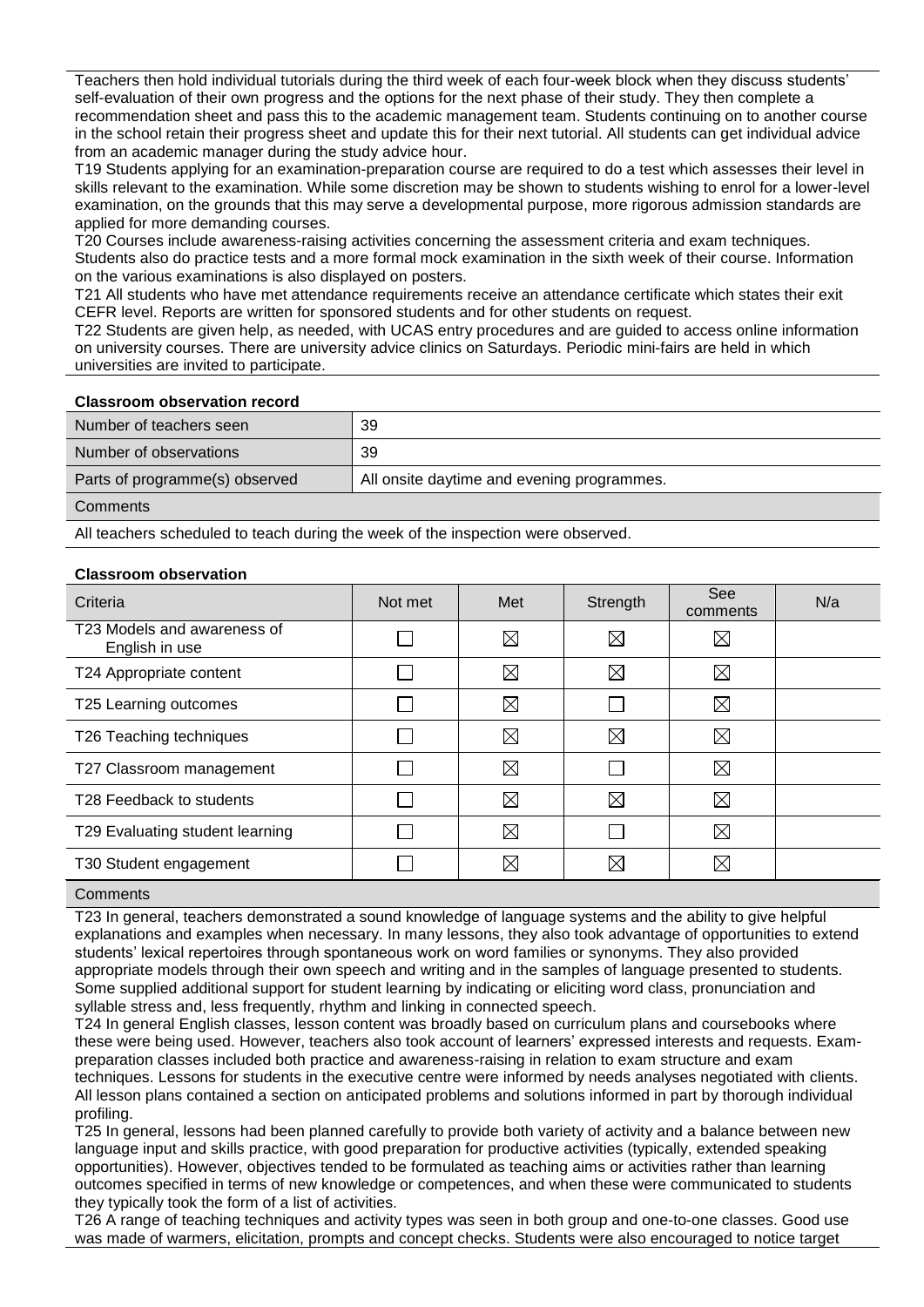language items. In one-to-one classes, teachers were very good at helping students to develop their own accurate and coherent spoken and written texts.

T27 Teachers had given thought to seating arrangements, particularly in relation to pairing and regrouping students. They also used a range of resources confidently and competently. Coursebooks, when used, were exploited rather than simply followed. Handouts had been prepared carefully. While some teachers used traditional whiteboards effectively, making sure, for example, that similar types of material were grouped together, using colour highlighting, and rubbing out items once they were no longer needed, other teachers appeared not to have thought about how to organise boardwork effectively. Although interactive whiteboards, when used, were primarily deployed for projection of prepared slides or handwritten points of language, some teachers swiftly typed up and projected students' answers or other notes to aid students' note-taking.

T28 Although teachers varied in the amount of feedback that they gave on student performance and the ways in which they did this, almost all clearly recognised the value that students attach to being given feedback, constructive as well as positive. Pair work was monitored closely. Most teachers gave explicit incidental feedback on grammar or pronunciation; some made a note of student errors and elicited plenary correction. Self-correction was also encouraged.

T29 Teachers used a variety of ways of evaluating discrete aspects of learning. These included checking on homework, review of previously introduced vocabulary, exercises to check control of form, and productive tasks to ascertain whether, for example, new knowledge could be integrated with existing knowledge. In some instances, students were also asked to evaluate their own learning. However, while learning at the end of activities was evaluated, there was no evidence that teachers had strategies in place to evaluate the overall learning outcomes. T30 In general, teachers showed themselves to be very capable of establishing rapport quickly (aided by photographs and handover notes in whole classes and needs analyses in one-to-one classes); they also adjusted their language to take account of learner level, and took individual differences into account. Although teaching was characterised by an underlying purposefulness and sense of direction, teachers were encouraging and appeared relaxed and students were engaged, especially when teachers were enthusiastic and lively, and clearly felt able to initiate. Students' comments on their teachers, both in written evaluations and in the focus group meeting, were extremely positive.

## **Classroom observation summary**

The teaching observed met the requirements of the Scheme, ranging from very good to satisfactory, with the majority being good or better. Teachers showed good awareness of language systems and provided appropriate models of the language, lesson content was relevant, and lessons had been carefully planned to provide for balance and variety, with good preparation for productive activities. Teachers used effective teaching techniques, for the most part managed the classroom environment and resources well, and made use of a variety of feedback and evaluation techniques. They were good at establishing rapport and alert to individuals, and students were engaged.

#### **Teaching and learning summary**

The provision meets the section standard and exceeds it in some respects. The majority of the teachers are well qualified and there is a strong and supportive academic management team. Course design is well managed and there are good systems to provide wide-ranging academic support for students. The teaching observed met the requirements of the Scheme. *Academic staff profile, Academic management, Course design, Learner management* and *Teaching* are areas of strength.

## **Welfare and student services**

#### **Care of students**

| Criteria                          | Not met | Met         | Strength    | See<br>comments | N/a |
|-----------------------------------|---------|-------------|-------------|-----------------|-----|
| W1 Safety and security onsite     |         | ⊠           | $\boxtimes$ | $\boxtimes$     |     |
| W <sub>2</sub> Pastoral care      |         | $\boxtimes$ | $\boxtimes$ | ⊠               |     |
| W3 Personal problems              |         | $\boxtimes$ | $\boxtimes$ | ⊠               |     |
| W4 Dealing with abusive behaviour |         | ⊠           |             | ⊠               |     |
| W5 Emergency contact number       |         | $\boxtimes$ | N/a         |                 |     |
| W6 Transport and transfers        |         | ⊠           |             |                 |     |
| W7 Advice                         |         | $\boxtimes$ |             | ⊠               |     |
| W8 Medical and dental treatment   |         | $\boxtimes$ | N/a         |                 |     |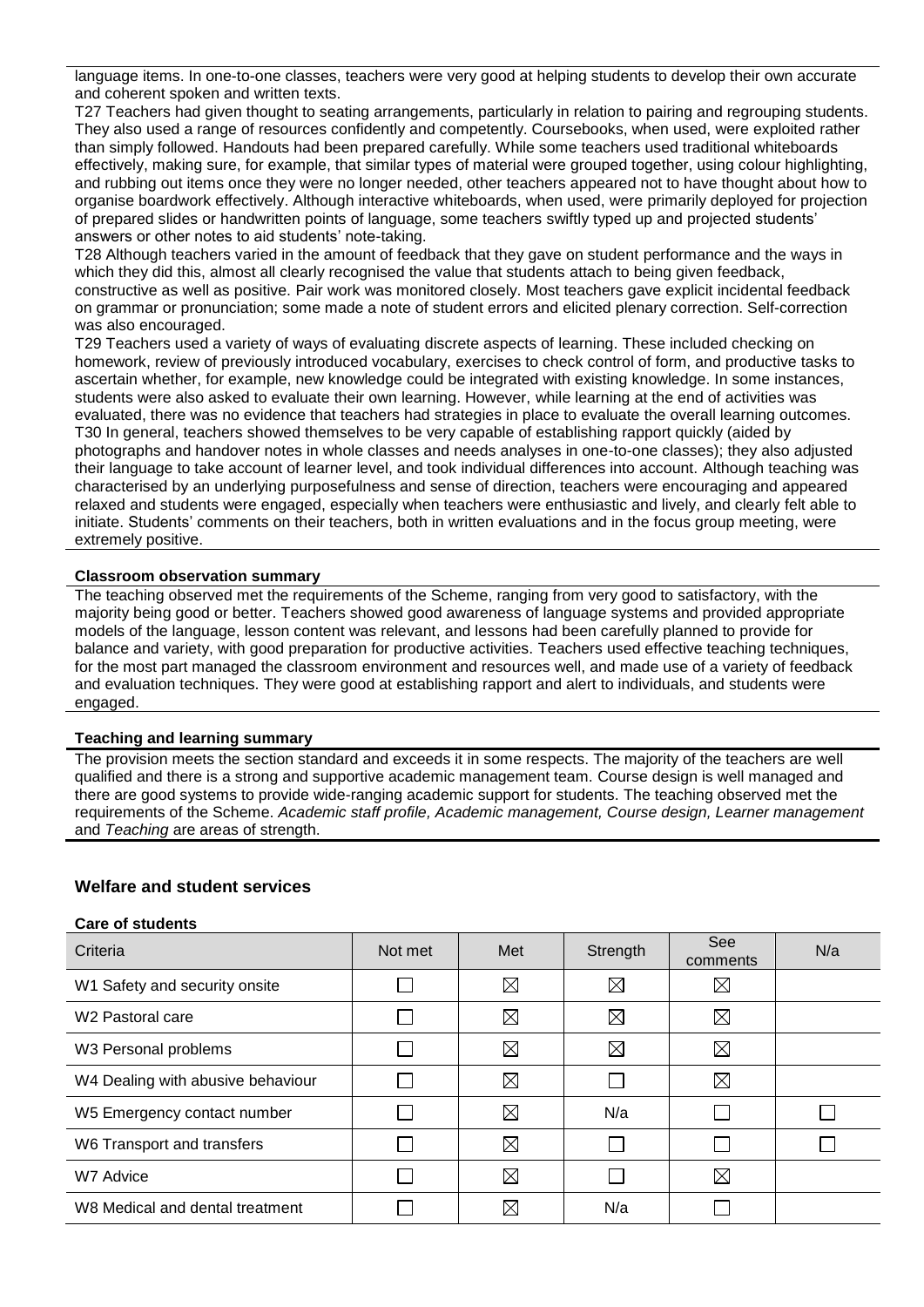#### **Comments**

W1 The facilities manager and team carry out extensive risk assessments on the premises and regular daily and more thorough monthly checks. Safety measures are in place and fire drills carried out. Sufficient staff are trained to administer first aid and part of the induction for new staff and students includes health and safety procedures. CCTV cameras are strategically located. A separate risk assessment for having young learners on the premises was carried out before the closed group of juniors arrived in January. Separate risk assessments are made for students or staff with particular needs and a personal evacuation escape plan put in place.

W2 All staff are involved in the general care of students and there are many opportunities for students to ask for advice or support, such as the student advice hours and the tutorials. There is an evident pastoral element in the follow-up procedures for lateness and absence. The welfare officer has a separate meeting with new students aged under 18 and then meets them every fortnight. An individual care and learning programme is drawn up for students with a declared special educational need.

W3 The welfare officer meets all new students during their induction and her photograph is posted throughout the school and in the handbook. There are specific times available for students to see the welfare officer, but she is always free to talk to students outside these times. If there is a need to refer students to an outside agency for help, the welfare officer continues to support them.

W4 There is an abusive behaviour policy and a suitable version is displayed to students on noticeboards. The school has engaged well with the issues related to the Prevent strategy.

W7 Students are given a presentation which covers all the necessary information on their first day. The information is also found in the student handbook. Under 18s are informed about legal age restrictions during their induction meeting and this information is also found in the student handbook.

## **Accommodation profile**

Comments on the accommodation seen by the inspectors

The school offers a range of residential, homestay and private home accommodation. Two homestays and one private home were visited. One homestay and the private home were arranged by the school. A homestay agency that the school has worked with over a long period arranged the other homestay. The hosts had worked with the school for many years. The young learner group with their group leaders had been accommodated in shared, ensuite rooms in the private home. The host here is experienced in hosting small closed groups of juniors with their group leaders.

#### **Accommodation: all types**

| . .<br>Criteria                        | Not met | Met         | Strength    | See<br>comments | N/a |
|----------------------------------------|---------|-------------|-------------|-----------------|-----|
| W9 Services and facilities             |         | $\boxtimes$ | $\boxtimes$ | $\boxtimes$     |     |
| W10 Accommodation inspected first      |         | $\boxtimes$ | $\boxtimes$ | ⊠               |     |
| W11 Accommodation re-inspected         |         | $\boxtimes$ |             |                 |     |
| W12 Accommodation registers            |         | $\boxtimes$ | $\boxtimes$ | $\boxtimes$     |     |
| W <sub>13</sub> Information in advance |         | $\boxtimes$ |             |                 |     |
| W <sub>14</sub> Student feedback       |         | $\boxtimes$ | $\boxtimes$ | ⊠               |     |
| W15 Meals in homestay/residences       |         | $\boxtimes$ |             |                 |     |

#### **Comments**

W9 The accommodation visited was located in quiet areas with easy access to underground stations with a total journey time to the school of up to 45 minutes. The bedrooms were all spacious and there was ample storage and hanging space. The bathrooms in the private homes are en-suite and in the homestays, the bathrooms were for the sole use of students. Laundry arrangements are suitable and it is made clear to students in residential accommodation (not available for under 18s) that they will need to wash their own bedlinen, which is supplied for them on arrival. All types of accommodation provide free Wi-Fi in addition to all the required services and facilities. W10 Both the agency and the school have clear checklists to follow when inspecting new accommodation for suitability and safety. Checks include Gas Safe certificates and fire risk assessments for homestays and private homes, and all relevant health and safety procedures for residences. Feedback from students placed in new accommodation is carefully noted and followed up.

W12 The records kept by the school and agency are up to date and well organised. It is easy to order data so that dates for re-visits and the dates that certificates expirie are clear. The school chooses the rooms in the residences from the agreed year-round allocations. Feedback from students is taken into consideration when placing students and the information about all types of accommodation sent to them is detailed and helpful.

W14 Students are asked to provide feedback on their accommodation in the initial feedback questionnaire. It is also made clear to them that they can approach any student services staff about any problems. The school liaises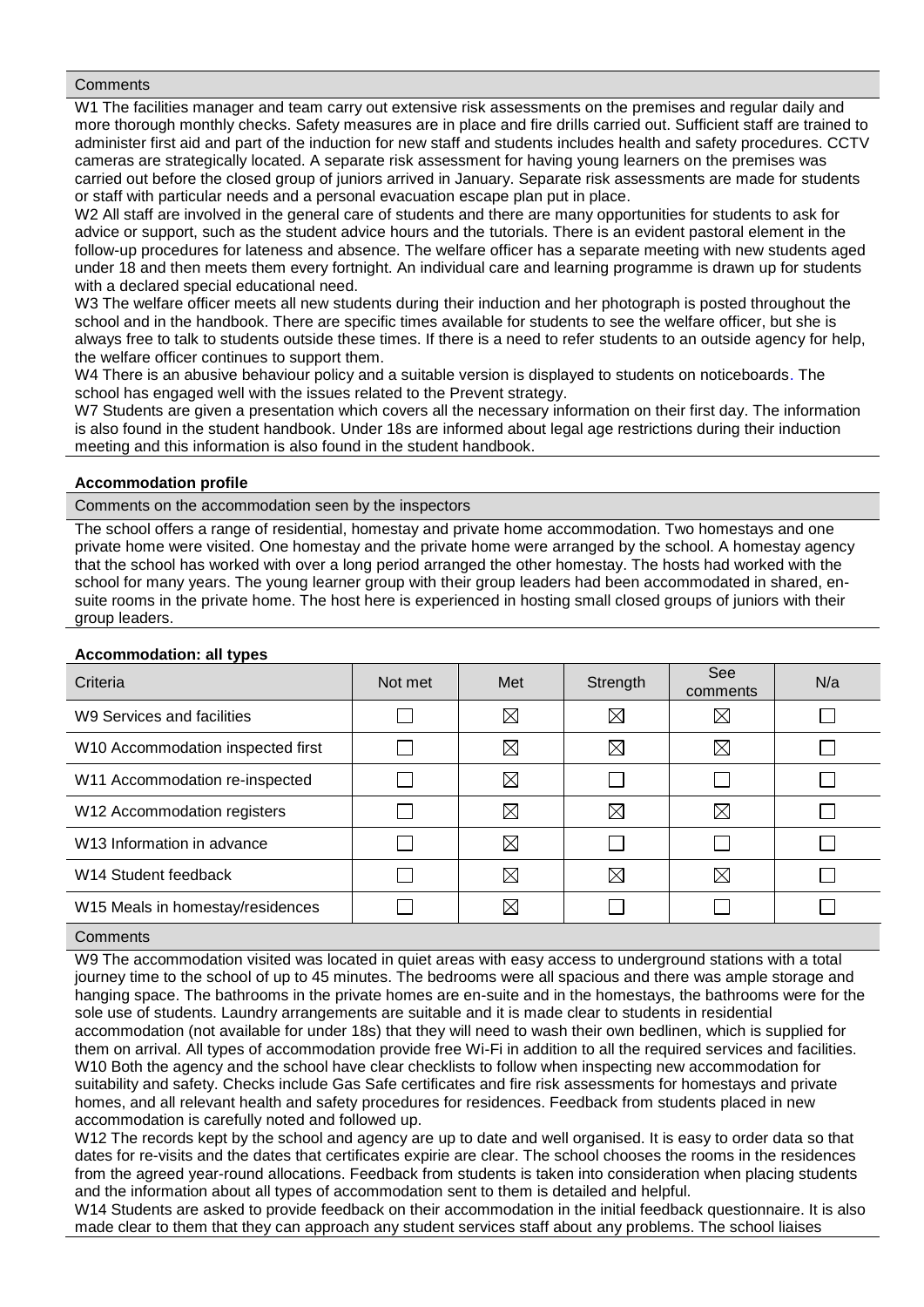closely with both the accommodation agency and the residences to resolve any problems quickly. Any actions taken are clearly recorded.

| Criteria                                                                                                                                                                                                               | Not met | Met         | Strength    | See<br>comments             | N/a |  |
|------------------------------------------------------------------------------------------------------------------------------------------------------------------------------------------------------------------------|---------|-------------|-------------|-----------------------------|-----|--|
| W16 No more than four students                                                                                                                                                                                         |         | $\boxtimes$ | N/a         | I.                          |     |  |
| W17 Rules, terms and conditions                                                                                                                                                                                        |         | ⊠           |             |                             |     |  |
| W <sub>18</sub> Shared bedrooms                                                                                                                                                                                        |         | ⊠           | N/a         | $\mathcal{L}$               |     |  |
| W19 Students' first language                                                                                                                                                                                           |         | $\boxtimes$ | N/a         | $\mathcal{L}$               |     |  |
| W20 Language of communication                                                                                                                                                                                          |         | ⊠           | N/a         |                             |     |  |
| W21 Adult to welcome                                                                                                                                                                                                   |         | ⊠           | N/a         |                             |     |  |
| Comments                                                                                                                                                                                                               |         |             |             |                             |     |  |
| None.                                                                                                                                                                                                                  |         |             |             |                             |     |  |
| <b>Accommodation: residential</b>                                                                                                                                                                                      |         |             |             |                             |     |  |
| Criteria                                                                                                                                                                                                               | Not met | Met         | Strength    | See<br>comments             | N/a |  |
| W22 Cleaning                                                                                                                                                                                                           |         | $\boxtimes$ |             | $\boxtimes$                 |     |  |
| W23 Health                                                                                                                                                                                                             |         | $\boxtimes$ |             |                             |     |  |
| Comments                                                                                                                                                                                                               |         |             |             |                             |     |  |
| W22 It is made clear to students that they will be responsible for cleaning their own rooms. Communal areas are<br>cleaned regularly.                                                                                  |         |             |             |                             |     |  |
| <b>Accommodation: other</b>                                                                                                                                                                                            |         |             |             |                             |     |  |
| Criteria                                                                                                                                                                                                               | Not met | Met         | Strength    | See<br>comments             | N/a |  |
| W24 Information and support                                                                                                                                                                                            |         | $\boxtimes$ |             | $\mathcal{L}_{\mathcal{A}}$ |     |  |
| W25 Other accommodation                                                                                                                                                                                                |         | $\boxtimes$ | N/a         | $\boxtimes$                 |     |  |
| Comments                                                                                                                                                                                                               |         |             |             |                             |     |  |
| W25 The school recommends three hotels, which are visited regularly and standards checked. Bookings and<br>payments are arranged by the school.                                                                        |         |             |             |                             |     |  |
| <b>Leisure opportunities</b>                                                                                                                                                                                           |         |             |             |                             |     |  |
| Criteria                                                                                                                                                                                                               | Not met | Met         | Strength    | See<br>comments             | N/a |  |
| W26 Information and access                                                                                                                                                                                             | $\sim$  | ⊠           | $\boxtimes$ | ⊠                           |     |  |
| W27 Leisure programmes                                                                                                                                                                                                 |         | $\boxtimes$ | $\boxtimes$ | $\boxtimes$                 |     |  |
| W28 Health and safety                                                                                                                                                                                                  |         | ⊠           |             | $\boxtimes$                 |     |  |
| W29 Responsible person                                                                                                                                                                                                 |         | $\boxtimes$ |             | $\boxtimes$                 |     |  |
| Comments                                                                                                                                                                                                               |         |             |             |                             |     |  |
| W26 Information and posters advertising events on the school's leisure programme are displayed throughout the<br>school and on the website. There is a dedicated social programme desk where students can ask for more |         |             |             |                             |     |  |

information about events organised by the school and about events in London. Notices around the school give ideas for places to visit and current exhibitions and events in London.

W27 Two members of staff are responsible for planning and organising the leisure programme and they are available at the social programme desk, where students can sign up for events. The monthly programme includes guided walks, theatre visits, pub quizzes and conversation clubs. Students' suggestions and preferences are taken into account when the monthly programme is being planned and students commented very favourably on the activities.